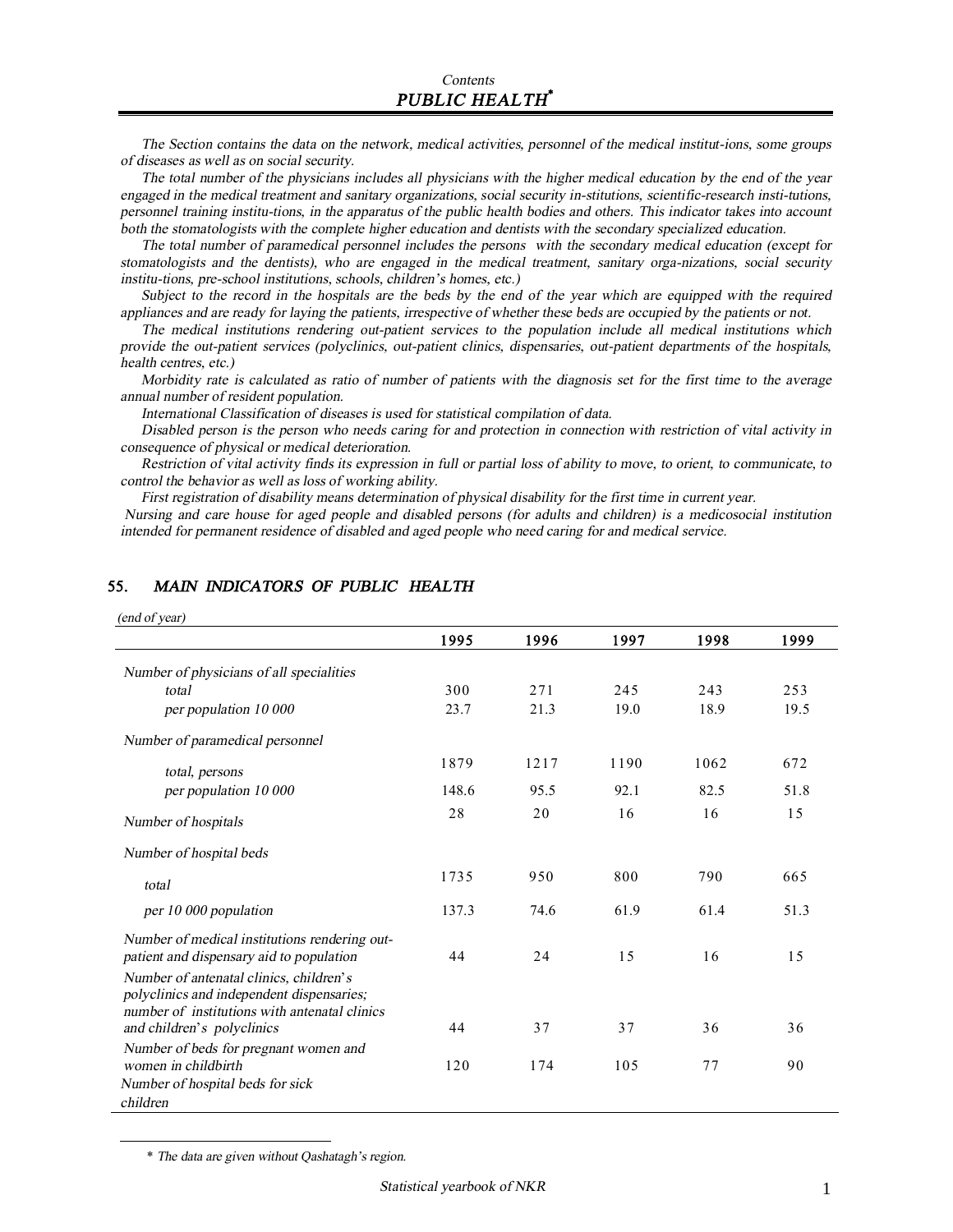|                     | Contents |      |      |                 |      |
|---------------------|----------|------|------|-----------------|------|
|                     | 1995     | 1996 | 1997 | 1998            | 1999 |
| total               | $- -$    | 107  | 107  | 10 <sup>7</sup> | 110  |
| per 10 000 children | $- -$    | 39.2 | 36.5 | 36.1            | 37.4 |

## *56. MORBIDITY OF POPULATION\**

*(by diseases groups)*

|                                                                                               | 1998    | 1999    |
|-----------------------------------------------------------------------------------------------|---------|---------|
| Number of registered diseases with the<br>diagnosis set for the first time total<br>of which: | 16392   | 13073   |
| infectious and parasitogenic diseases                                                         | 1410    | 1042    |
| neoplasms                                                                                     | 233     | 283     |
| endocrinal and digestive system diseases,<br>disorders in metabolism andimminity              | 432     | 178     |
| blood diseases and other hemato-poietic<br>disturbances                                       | 66      | 30      |
| psychic disfunctions                                                                          | 126     | 101     |
| central nervous system and sensory<br>organs diseases                                         | 337     | 211     |
| blood circulatory system diseases                                                             | 331     | 528     |
| respiratory system diseases                                                                   | 6789    | 5416    |
| digestive system disorders                                                                    | 179     | 258     |
| urogenital diseases<br>complication of pregnancy, child-birth                                 | 447     | 383     |
| and postnatal period<br>skin infection and subcutaneous fat                                   | 48      | 194     |
| diseases<br>osteomuscular and connective tissue                                               | 3245    | 2218    |
| disorders                                                                                     | 56      | 48      |
| congenital anomalies (developmental<br>defects)                                               | 6       | 1       |
| separate states occuring in perinatal period<br>symptoms, signs and inexactly identified      |         |         |
| states                                                                                        |         |         |
| injuries and poisonings                                                                       | 2687    | 2182    |
| Number of cases per population 100 000<br>Number of registered diseases with the              |         |         |
| diagnosis set for the first time total                                                        | 16540.9 | 13033.9 |
| of which:                                                                                     |         |         |
| infectious and parasitogenic diseases                                                         | 1422.8  | 1038.9  |
| neoplasms<br>endocrinal and digestive system diseases,                                        | 235.1   | 282.2   |
| disorders in metabolism andimminity<br>blood diseases and other hemato-plastic                | 435.9   | 177.5   |
| disturbances                                                                                  | 66.6    | 29.9    |
| psychic disfunctions                                                                          | 127.1   | 100.7   |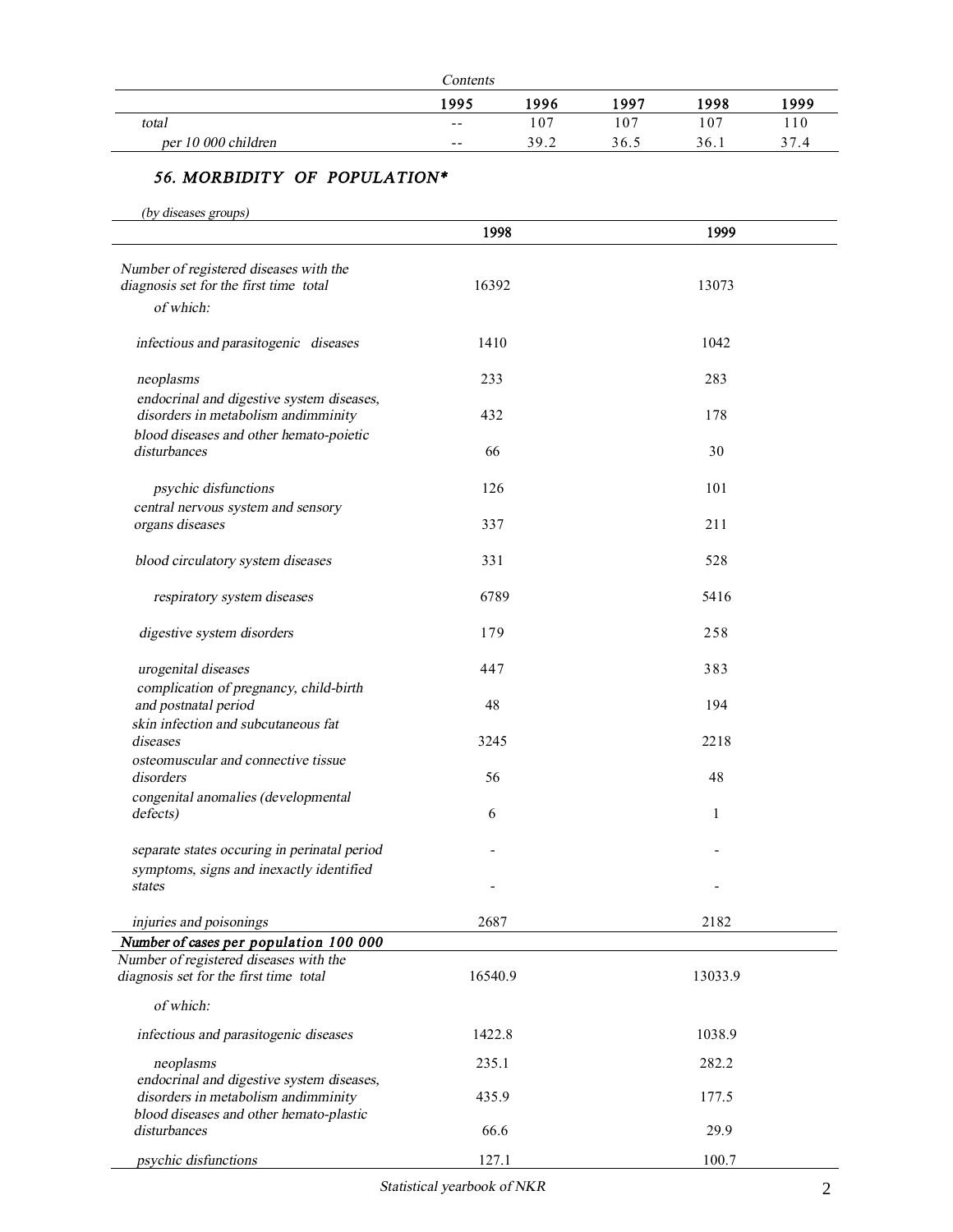|                                              | 1998   | 1999   |
|----------------------------------------------|--------|--------|
| central nervous system and sensory           |        |        |
| organs diseases                              | 340.1  | 210.4  |
| blood circulatory diseases                   | 334.0  | 526.4  |
| respiratory system diseases                  | 6850.7 | 5399.8 |
| digestive system disorders                   | 180.6  | 257.2  |
| urogenital diseases                          | 451.1  | 381.9  |
| complication of pregnancy, child-birth       |        |        |
| and postnatal period                         | 48.4   | 193.4  |
| skin infection and subcutaneous fat          |        |        |
| diseases                                     | 3274.5 | 2211.4 |
| osteomuscular and connective tissue          |        |        |
| disorders                                    | 56.5   | 47.9   |
| congenital anomalies (developmental          |        |        |
| defects)                                     | 6.1    | 1.0    |
| separate states occuring in perinatal period |        |        |
| symptoms, signs and inexactly identified     |        |        |
| states                                       |        |        |
| injuries and poisonings                      | 2711.4 | 2175.5 |

\* *Children of 0-14 years are not included.* 

## **57.** *MORBIDITY OF POPULATION CAUSED BY SELECTED INFECTIOUS DISEASES*

|                                                    | 1996              | 1997                     | 1998           | 1999                     |
|----------------------------------------------------|-------------------|--------------------------|----------------|--------------------------|
| Number of cases<br>Acute intestinal infections     | 384               | 435                      | 537            | 441                      |
| Typhoid fever and paratyphoid<br>fever $A, B, C$   |                   |                          |                |                          |
| Salmonella infections                              |                   |                          |                | $\overline{c}$           |
| Virus hepatitis<br>Influenza and acute respiratory | 55                | 120                      | 302            | 138                      |
| infections, thsd.                                  | 24134             | 28744                    | 21763          | 29258                    |
| Scarlet fever                                      | 19                | 11                       | 14             | 110                      |
| Diphtheria                                         | 3                 | 5                        |                |                          |
| Wooping cough                                      | $\qquad \qquad -$ | $\overline{\phantom{a}}$ |                | 3                        |
| <b>Tetanus</b>                                     |                   |                          |                |                          |
| Acute poliomyelitis                                |                   | 1                        |                |                          |
| <b>Measles</b>                                     | 63                | 203                      | $\overline{2}$ |                          |
| Number of cases per 100 000 inhabitants            |                   |                          |                |                          |
| Acute intestinal infections                        | 301.4             | 336.7                    | 417.2          | 340.0                    |
| Typhoid fever and paratyphoid                      |                   |                          |                |                          |
| fever $A, B, C$                                    |                   |                          |                |                          |
| Salmonella infections                              |                   |                          |                | 1.5                      |
| Virus hepatitis                                    | 43.2              | 92.9                     | 234.7          | 106.4                    |
| Influenza and acute respiratory                    |                   |                          |                |                          |
| infections, thsd.                                  | 18943.5           | 22247.7                  | 16909.9        | 22558.2                  |
| Scarlet fever                                      | 14.9              | 8.5                      | 10.9           | 84.8                     |
| Diphtheria                                         | 2.4               | 3.9                      |                |                          |
| Wooping cough                                      |                   |                          |                | 2.3                      |
| <b>Tetanus</b>                                     |                   |                          |                | $\overline{\phantom{a}}$ |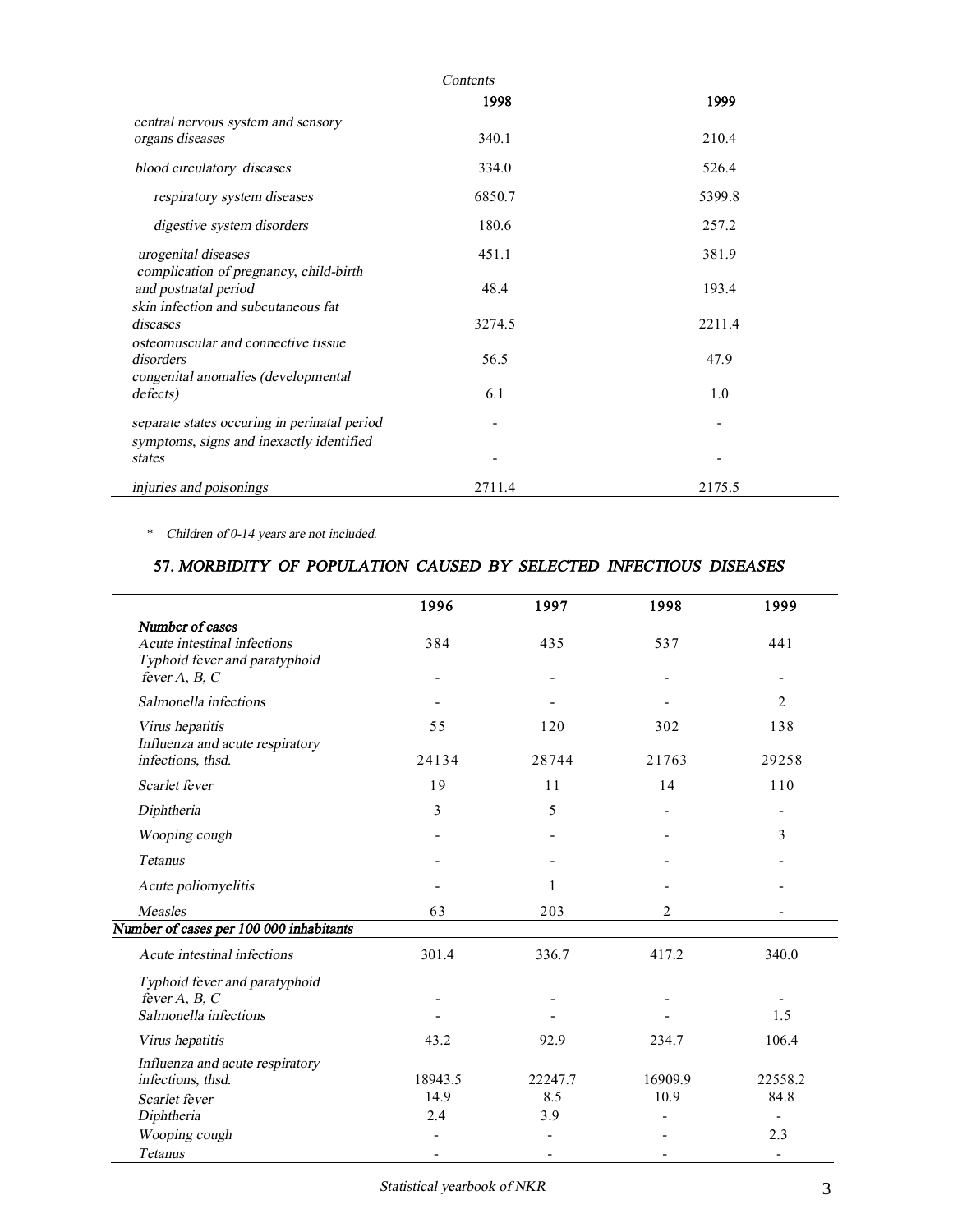|                     | Contents |               |      |                          |
|---------------------|----------|---------------|------|--------------------------|
|                     | 1996     | 1997          | 1998 | 1999                     |
| Acute poliomyelitis | -        | v.e           | -    | $\overline{\phantom{0}}$ |
| <b>Measles</b>      | 49.      | . 57<br>171.1 | 1.0  | $\overline{\phantom{0}}$ |

#### *58. STOMATOLOGIC AID RENDERED TO POPULATION*

|                                                                   | 1996 | 1997 | 1998 | 1999 |
|-------------------------------------------------------------------|------|------|------|------|
| Number of independent stomatologic out-<br>patients' clinics      |      |      |      |      |
| Number of establishments with<br>stomatologic departments (rooms) |      |      |      |      |

# *59. AMBULANCE SERVICES RENDERED TO POPULATION*

|                                          | 1995  | 1996 | 1997 | 1998 | 1999 |
|------------------------------------------|-------|------|------|------|------|
| Number of ambulance service stations     |       |      |      |      |      |
| (sections)                               |       |      |      |      |      |
| Number of persons who recei-ved medical  |       |      |      |      |      |
| aid (out-patient and ambulance services) |       |      |      |      |      |
| total, thsd. persons                     | 18.4  | 10.0 | 10.1 | 10.3 | 11.2 |
| per population 1 000                     | 145.8 | 78.5 | 78.1 | 80.0 | 86.4 |

#### *60. ABORTIONS*

|                                     | 1996 | 1997  | 1998  | 1999 |
|-------------------------------------|------|-------|-------|------|
| Number of abortions total           | 1900 | 2250  | 2491  | 1030 |
| per 100 live births and stillbirths | 96.7 | 124.0 | 132.0 | 57.6 |

### *61. MORBIDITY OF CHILDREN AT THE AGE OF 0-14 WITH ACUTE AND CHRONIC DISEASES BY MAIN DISEASES GROUPS*

| 1998           | 1999  |
|----------------|-------|
|                |       |
| 15677          | 17642 |
|                |       |
| 1918           | 1603  |
| 3              | 8     |
|                |       |
| 52             | 70    |
| 128            | 91    |
|                |       |
|                | 165   |
| 80             | 81    |
| 9578           | 11059 |
| 35             | 133   |
| 53             | 44    |
| 578            | 721   |
| 35             | 61    |
| $\blacksquare$ | 29    |
| 1838           | 3408  |
|                |       |
|                |       |
|                | 284   |

*<sup>100</sup> <sup>000</sup> children total* 52962.8 60006.8 *of which:*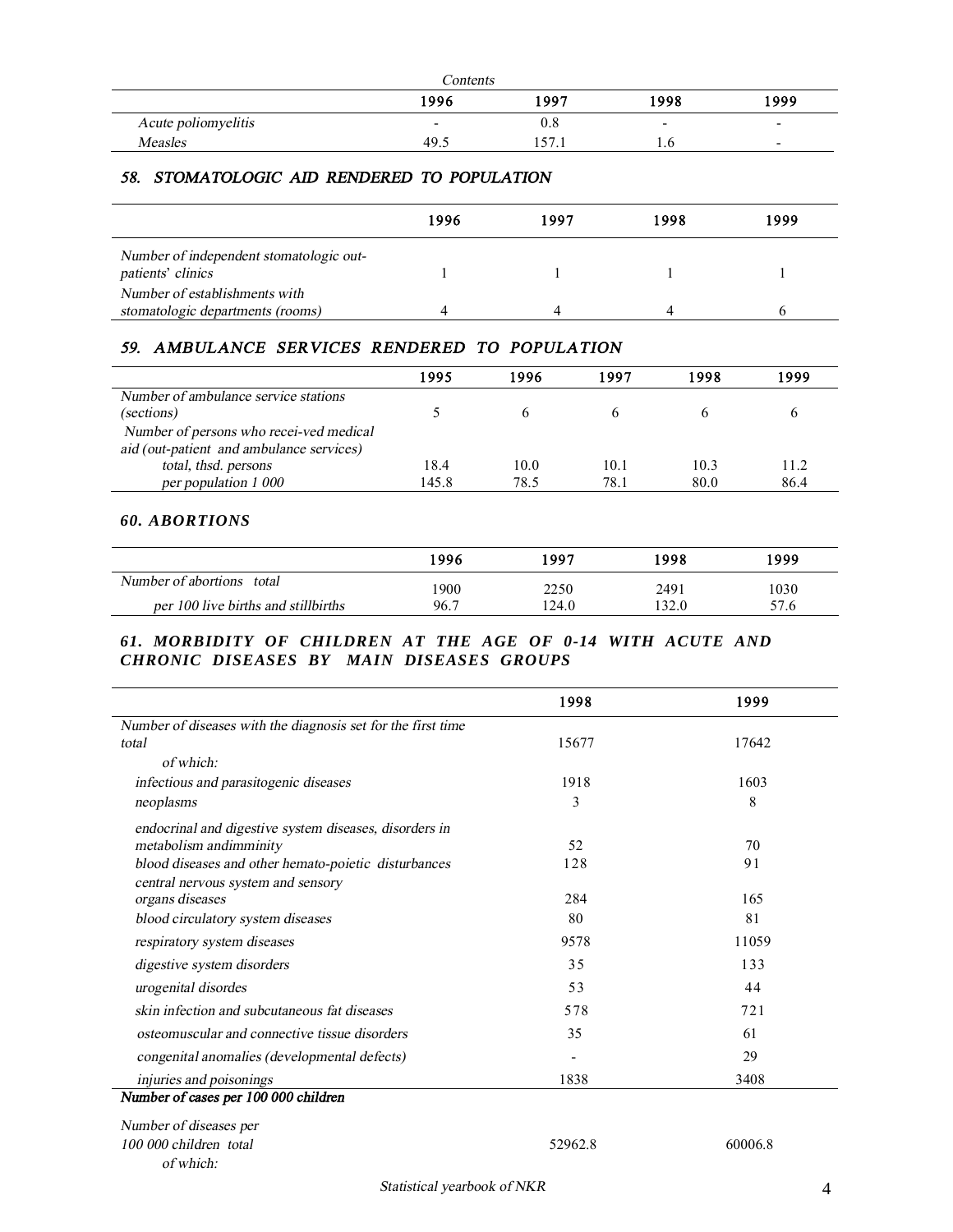|                                                        | 1998    | 1999    |
|--------------------------------------------------------|---------|---------|
| infectious and parasitogenic diseases                  | 6479.7  | 5452.4  |
| neoplasms                                              | 10.1    | 27.2    |
| endocrinal and digestive system diseases, disorders in |         |         |
| metabolism and imminity                                | 175.7   | 238.1   |
| blood diseases and other hemato-poietic disturbances   | 432.4   | 309.5   |
| central nervous system and sensory                     |         |         |
| organs diseases                                        | 959.5   | 561.2   |
| blood circulatory system diseases                      | 270.3   | 275.5   |
| respiratory system diseases                            | 32358.1 | 37615.6 |
| digestive system disorders                             | 118.2   | 452.4   |
| urogenital disordes                                    | 179.1   | 149.7   |
| skin infection and subcutaneous fat diseases           | 1952.7  | 2452.4  |
| osteomuscular and connective tissue disorders          | 118.2   | 207.5   |
| congenital anomalies (developmental defects)           | -       | 98.6    |
| injuries and poisonings                                | 6209.5  | 11591.8 |

#### **62.** *PROVISION OF POPULATION WITH PHYSICIANS BY SPECIALITIES*

|                                                                        | 1995           | 1996           | 1997           | 1998           | 1999           |
|------------------------------------------------------------------------|----------------|----------------|----------------|----------------|----------------|
| Total of physicians                                                    | 300            | 271            | 245            | 243            | 253            |
| of which                                                               |                |                |                |                |                |
| therapeutists                                                          | 32             | 22             | 28             | 42             | 54             |
| surgeons                                                               | 16             | 6              | 7              | 12             | 33             |
| midwife-gynecologists*                                                 | 25             | 29             | 24             | 27             | 26             |
| pediatrists                                                            | 35             | 38             | 33             | 35             | 32             |
| ophthalmologists                                                       | $\overline{4}$ | 4              | 5              | 6              | 6              |
| otolaryngologists                                                      | $\overline{4}$ | 4              | 5              | 5              | 4              |
| neuropathologists<br>psychiatrist and psychiatrist-                    | $\overline{4}$ | 5              | 7              | 5              | 5              |
| experts in narcology                                                   | $\overline{2}$ | $\overline{4}$ | 5              | 5              | $\mathfrak{Z}$ |
| phthisigists                                                           | $\overline{4}$ | 4              | $\overline{4}$ | $\overline{4}$ | $\overline{4}$ |
| dermatovenerologists                                                   | $\overline{4}$ | 2              | 2              | $\overline{4}$ | 3              |
| roentgenologists and<br>radiologists<br>physicians of medical physical | $\overline{2}$ | $\overline{c}$ | $\overline{2}$ | $\overline{2}$ | $\overline{c}$ |
| culture and sports                                                     | $\mathbf{1}$   | $\mathbf{1}$   | $\mathbf{1}$   | $\mathbf{1}$   | $\mathbf{1}$   |
| physicians of sanitary-and-<br>antiepidemic group                      | 15             | 15             | 15             | 22             | 18             |
| stomatologists-dentists                                                | $25\,$         | 19             | 21             | 18             | 13             |
| Total physicians per population 10000                                  | 23.7           | 20.6           | 19.0           | 18.9           | 19.5           |
| of which                                                               |                |                |                |                |                |
| therapeutists                                                          | 2.5            | 1.7            | 2.2            | 3.3            | 4.2            |
| surgeons                                                               | 1.3            | 0.5            | 0.5            | 0.9            | 2.5            |
| midwife-gynecologists                                                  | 2.0            | 4.2            | 3.4            | 3.8            | 3.6            |
| pediatrists                                                            | 2.8            | 13.9           | 11.3           | 11.8           | 10.9           |
| ophthalmologists                                                       | 0.3            | 0.3            | 0.4            | 0.5            | 0.5            |
| otolaryngologists<br>neuropathologists                                 | 0.3<br>0.3     | 0.3<br>0.4     | 0.4<br>0.5     | 0.4<br>0.4     | 0.3<br>0.4     |
| psychiatrist and psychiatrist-                                         |                |                |                |                |                |
| experts in narcology                                                   | 0.2            | 0.3            | 0.4            | 0.4            | 0.2            |
| phthisiologists                                                        | 0.3            | 0.3            | 0.3            | 0.3            | 0.3            |
| dermatovenerologists                                                   | 0.3            | 0.2            | 0.2            | 0.3            | 0.2            |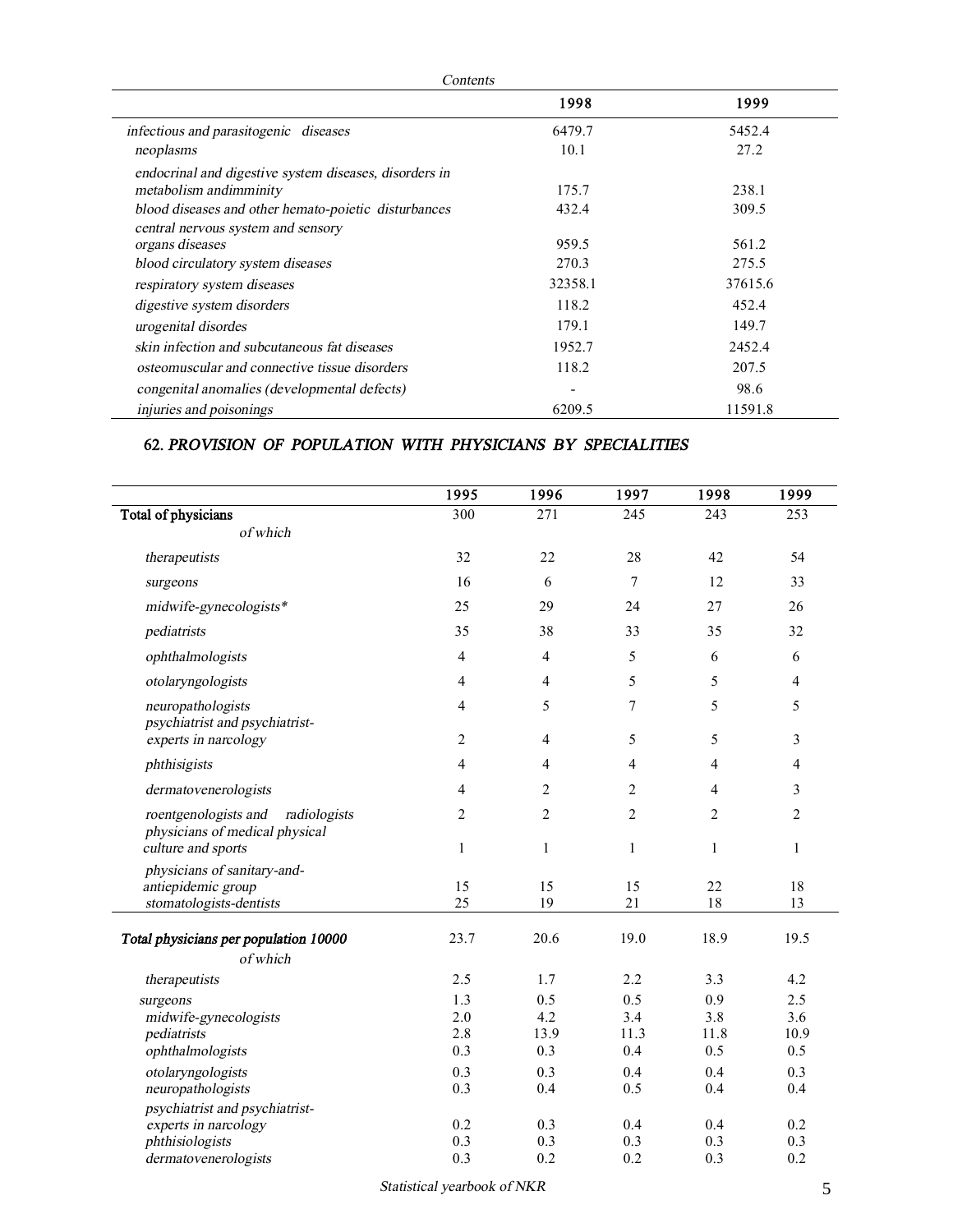| Contents                                                            |      |                |      |      |      |
|---------------------------------------------------------------------|------|----------------|------|------|------|
|                                                                     | 1995 | 1996           | 1997 | 1998 | 1999 |
| roentgenologists and radiologists<br>physicians of medical physical | 0.2  | 0.2            | 0.2  | 0.2  | 0.2  |
| culture and sports                                                  | 0.1  | 0.1            | 0.1  | 0.1  | 0.1  |
| physicians of sanitary-and-                                         |      |                |      |      |      |
| antiepidemic group                                                  | 1.2  | $\overline{1}$ | 1.2. | 1.7  | 1.4  |
| stomatologists-dentists                                             | 2.0  |                | l.6  | l .4 | 0.9  |

\* *Midwife-gynelogists are calculated per 10 000 women; pediatrists are calculated per <sup>10</sup> 000 children at the age of 0-14* 

## *63. PROVISION OF POPULATION WITH MEDIUM-LEVEL MEDICAL PERSONNEL BY SPECIALITIES*

|                                                            | 1999 |
|------------------------------------------------------------|------|
| Total medium-level medical personnel, persons              | 672  |
| of which:                                                  |      |
| doctors' assistants                                        | 14   |
| midwives                                                   | 72   |
| nurses                                                     | 532  |
| X ray laboratory assistants                                | 8    |
| Total medium-level medical personnel per population 10 000 | 51.8 |
| of which:                                                  |      |
| doctors' assistants                                        | 1.1  |
| midwives*                                                  | 9.9  |
| nurses                                                     | 41.0 |
| X ray laboratory assistants                                | 0.6  |
| Midwifes are calculated per 10 000 women.<br>$\ast$        |      |

## *64. PROVISION OF POPULATION WITH MEDICAL BEDS BY SPECIALIZATION TYPES*

|                                           | 1998 | 1999 |
|-------------------------------------------|------|------|
| Total medical beds                        | 790  | 665  |
| of which for sick persons                 |      |      |
| therapeutic                               | 103  | 75   |
| surgical                                  | 108  | 85   |
| oncologic                                 | 30   | 30   |
| gynecologic                               | 40   | 20   |
| tubercular                                | 40   | 40   |
| infectious                                | 70   | 70   |
| ophthalmologic                            | 15   | 10   |
| otolaryngologic                           | 15   | 5    |
| dermatovenerologic                        | 35   |      |
| psychiatric and narcologic                | 50   | 50   |
| neurologic                                | 25   | 10   |
| for pregnants and women in childbirth     | 77   | 90   |
| Total medical beds per population 10 000* | 61.4 | 51.3 |
| of which for sick persons                 |      |      |
| therapeutic                               | 8.0  | 5.8  |
| surgical                                  | 8.4  | 6.6  |
| oncologic                                 | 2.3  | 2.3  |
| gynecologic                               | 5.6  | 2.8  |
| tubercular                                | 3.1  | 3.1  |
| infectious                                | 5.4  | 5.4  |
| ophthalmologic                            | 1.2  | 0.8  |
| Statistical yearbook of NKR               |      | 6    |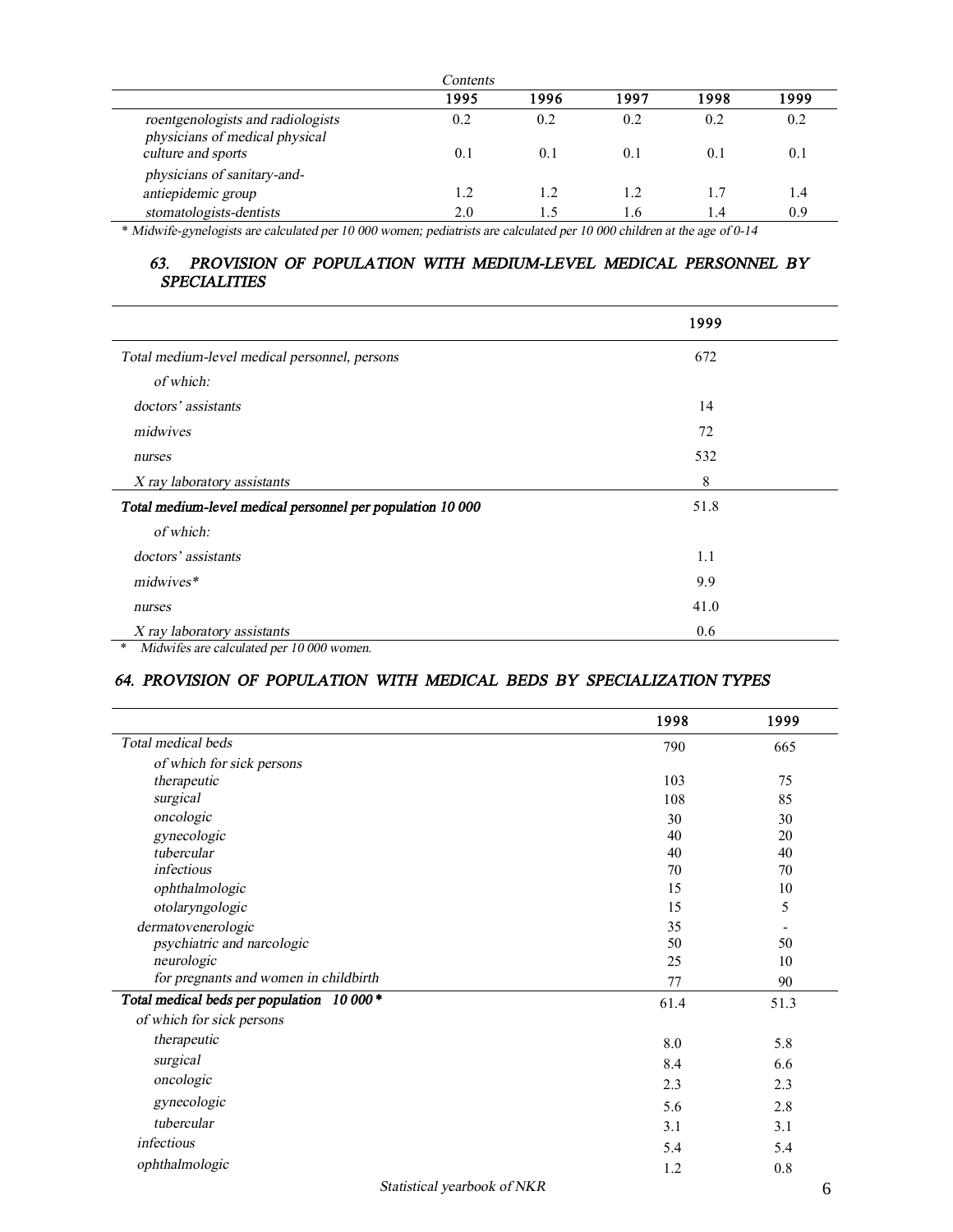| <i>Contents</i>                       |      |      |  |
|---------------------------------------|------|------|--|
|                                       | 1998 | 1999 |  |
| otolaryngologic                       | 1.2  | 0.4  |  |
| dermatovenerologic                    | 2.7  |      |  |
| psychiatric and narcologic            | 3.9  | 3.9  |  |
| neurologic                            | 1.9  | 0.8  |  |
| for pregnants and women in childbirth | 19.9 | 22.8 |  |

\* *The beds for gynecologic diseased are calculated per 10 000 women; beds for pregnants and women in childbirth* – *per <sup>10</sup> <sup>000</sup> women at the age of 15-49.* 

## *65. NUMBER OF BEDS FOR SICK CHILDREN*

|                          | 1996 | 1997 | 1998 | 1999                      |
|--------------------------|------|------|------|---------------------------|
| Total                    | 107  | 107  | 107  | 110                       |
| r 10 000 children<br>per | 39.2 | 36.5 | 36.1 | 37<br>$^{\prime}$ .4<br>ັ |

## *DISABILITY OF POPULATION*

#### *66. NUMBER OF PERSONS RECOGNIZED DISABLED FOR THE FIRST TIME BY MAIN DISEASES GROUPS\**

| (persons)                                            |      |      |      |
|------------------------------------------------------|------|------|------|
|                                                      | 1997 | 1998 | 1999 |
| Total                                                | 297  | 385  | 664  |
| of which:                                            |      |      |      |
| <b>Tuberculosis</b>                                  | 6    | 21   | 50   |
| Malignant neoplasm                                   | 29   | 39   | 61   |
| Mental disorders                                     | 26   | 50   | 65   |
| Central nervous system and sensory organs diseases   | 90   | 74   | 151  |
| Blood circulatory system diseases                    | 37   | 34   | 62   |
| Respiratory system diseases                          | 15   | 21   | 34   |
| Digestive system diseases                            | 18   | 24   | 35   |
| Osteomuscular system and connective tissues diseases | 19   | 6    | 16   |
| <i>Injuries</i>                                      | 37   | 75   | 104  |
| Endocrinic diseases                                  | 4    | 19   | 47   |
| of which:                                            |      |      |      |
| diabetes mellitus                                    | 4    | 19   | 39   |
| Professional diseases                                | 13   |      |      |
| Periodic diseases                                    | 1    | 22   | 7    |
| Dermal diseases                                      |      |      | 4    |
| Other diseases                                       | 2    |      | 28   |

\* *The invalids till 16 years are not included.* 

#### *67.* **NUMBER OF PERSONS RECOGNIZED FOR THE FIRST TIME BY SEX, AGE AND DISABLE GROUPS\***

| (persons)        |      |      |      |
|------------------|------|------|------|
|                  | 1997 | 1998 | 1999 |
| Total            | 297  | 385  | 664  |
| of which by sex: |      |      |      |
| males            | 185  | 235  | 458  |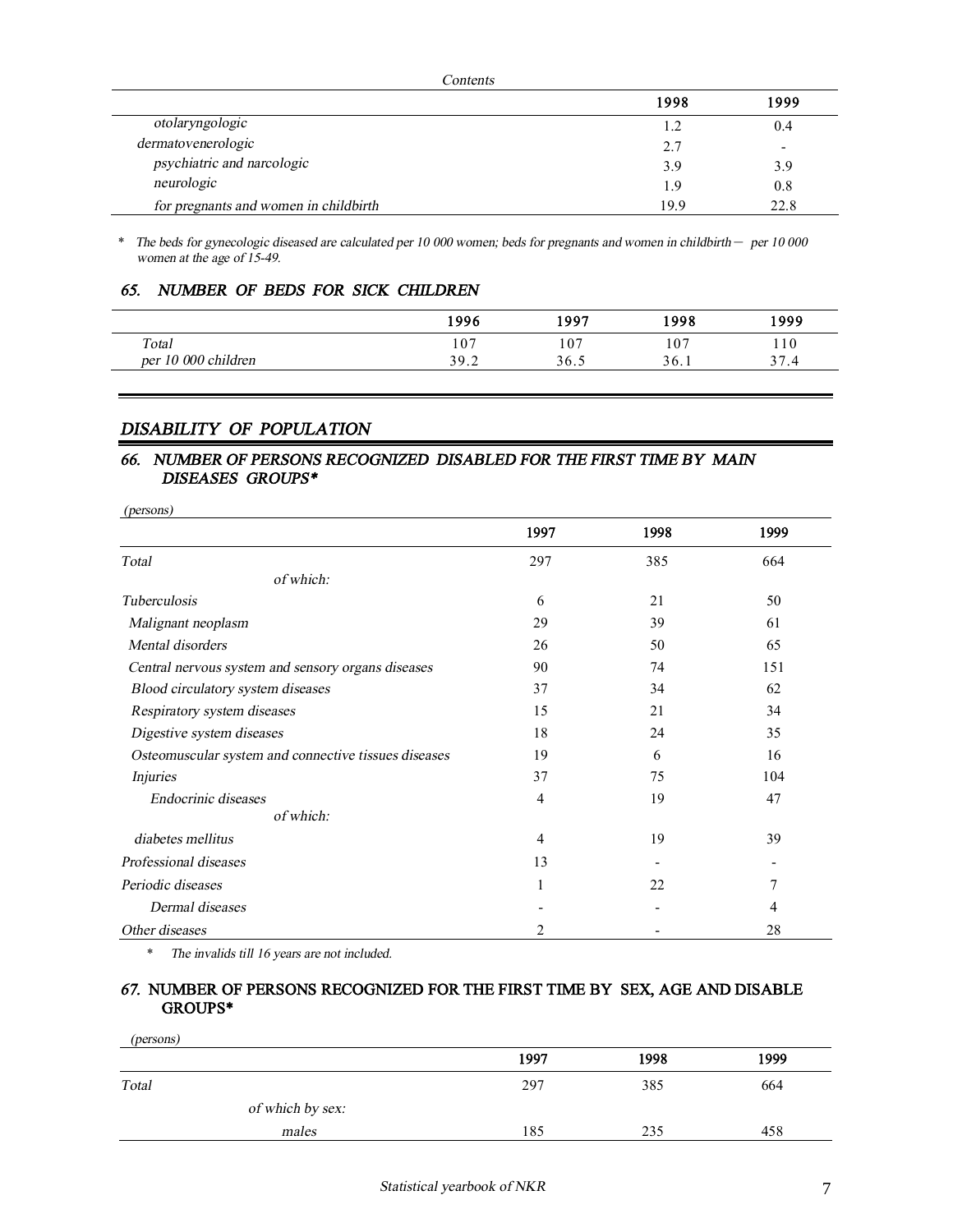|                       | Contents |     |     |
|-----------------------|----------|-----|-----|
| females               | 112      | 150 | 206 |
| of which by age:      |          |     |     |
| at working age        | 270      | 382 | 615 |
| of which by group of: |          |     |     |
| I group               | 36       | 34  | 103 |
| <b>Hgroup</b>         | 183      | 278 | 443 |
| <b>IIIgroup</b>       | 78       | 73  | 118 |

\* *The invalids till <sup>16</sup> years are not included.* 

#### **68.** *RESULTS OF RE-EXAMINATION OF DISABLED PERSONS*

| ( <i>persons</i> )            |      |      |      |
|-------------------------------|------|------|------|
|                               | 1997 | 1998 | 1999 |
| Total number of reexamination | 2195 | 2008 | 1930 |
| Those recognized disabled     | 2129 | 1998 | 1923 |
| of which:                     |      |      |      |
| I group                       | 100  | 68   | 64   |
| II group                      | 1227 | 1434 | 1470 |
| III group                     | 802  | 496  | 389  |

## **69.** *NUMBER OF INVALIDS*

| (persons)                                            |      |      |      |      |                |
|------------------------------------------------------|------|------|------|------|----------------|
|                                                      | 1995 | 1996 | 1997 | 1998 | 1999           |
| Total invalids                                       | 7266 | 7236 | 7603 | 6670 | 7169           |
| of which:                                            |      |      |      |      |                |
| I group                                              | 643  | 633  | 717  | 677  | 704            |
| II group                                             | 4571 | 4828 | 4905 | 4362 | 4789           |
| III group                                            | 1777 | 1424 | 1638 | 1311 | 1335           |
| aged under 16                                        | 275  | 351  | 343  | 320  | 341            |
| of which:                                            |      |      |      |      |                |
| War cripples who receive retirement pay              |      |      |      |      | $\overline{2}$ |
| of which:                                            |      |      |      |      |                |
| I group                                              |      |      |      |      |                |
| II group                                             |      |      |      |      | 1              |
| III group                                            |      |      |      |      | 1              |
| Pensionaries with employment injury<br>invalidizm    | 343  | 346  | 360  | 262  | 257            |
| of which:                                            |      |      |      |      |                |
| I group                                              | 12   | 13   | 25   | 12   | 10             |
| II group                                             | 149  | 159  | 165  | 156  | 153            |
| III group<br>Pensionaries with professional activity | 182  | 174  | 170  | 94   | 94             |
| invalidizm                                           | 11   | 12   | 14   | 16   | 15             |
| of which:                                            |      |      |      |      |                |